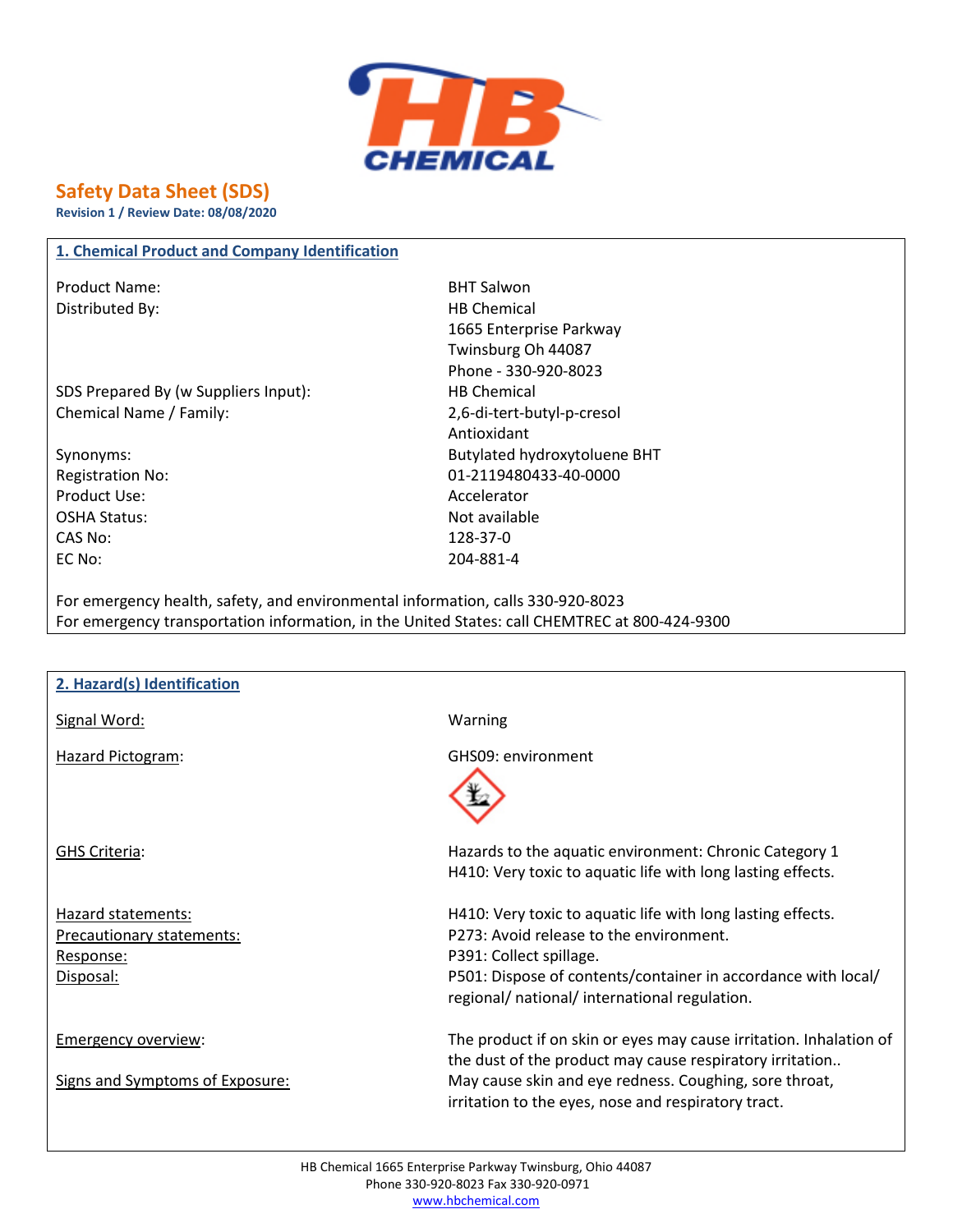| Identified Uses:      | The product is designed for use as antioxidant to prevent the<br>oxidizing processes in oil articles, polymers (rubber, elastomers<br>and plastics), paints, inks, and etc.; as stabilizer (inhibitor) to<br>prevent the polymerization of unsaturated hydrocarbons.<br>The product of grade Agidol-1 crystalline also could be used as<br>food antioxidant (E 321) and stabilizer (antioxidant) for<br>packages contacting with food, food grade plastic and resins,<br>cosmetics and pharmaceutical. The CSR defines the following<br>uses of BHT: - IU0 [importation and storage -INDUSTRIAL USE];<br>- IU1 [Use as a stabilizing (antioxidant) component substance in<br>manufacture of other (any, not specified) products-INDUSTRIAL<br>USE]<br>- IU2 [General Use as a stabilizing (antioxidant) component<br>substance within other (any, not specified) products -<br>INDUSTRIAL, PROFESSIONAL, CONSUMER USE ] |
|-----------------------|-------------------------------------------------------------------------------------------------------------------------------------------------------------------------------------------------------------------------------------------------------------------------------------------------------------------------------------------------------------------------------------------------------------------------------------------------------------------------------------------------------------------------------------------------------------------------------------------------------------------------------------------------------------------------------------------------------------------------------------------------------------------------------------------------------------------------------------------------------------------------------------------------------------------------|
| Uses advised against: | The product is authorized only for industrial use and shall not be<br>placed on market for consumer use. The use of BHT shall not<br>contradict to all existing national/ regional/ local restriction<br>applicable to that substance.                                                                                                                                                                                                                                                                                                                                                                                                                                                                                                                                                                                                                                                                                  |

Г

| 3. Composition / Information on Ingredients |                            |                            |
|---------------------------------------------|----------------------------|----------------------------|
| Weight Percent / Typical                    | Component Identity         | <b>CAS Registry Number</b> |
| 99.8%                                       | 2,6-di-tert-butyl-p-cresol | 128-37-0                   |

| <b>4. First Aid Measures</b>         |                                                                                                                                                                               |
|--------------------------------------|-------------------------------------------------------------------------------------------------------------------------------------------------------------------------------|
| Inhalation:                          | If a person breathes in large amounts of this chemical, move the<br>exposed person to fresh air at once. Keep the affected person<br>warm and at rest. Get medical attention. |
| Eyes:                                | First rinse with plenty of water for several minutes. If irritation<br>occurs, get medical attention.                                                                         |
| Skin:                                | Remove contaminated clothes. Rinse and then wash skin with<br>water and soap. If irritation occurs, get medical attention.                                                    |
| Ingestion:                           | If affected person is in conscious state, then rinse mouth. Keep<br>the affected person warm and at rest. Get medical attention.                                              |
| If Swallowed:                        | If affected person is in conscious state, then rinse mouth. Keep<br>the affected person warm and at rest. Get medical attention.                                              |
| Most important symptoms and effects, |                                                                                                                                                                               |
| Both acute and delayed:              | inhalation: to high concentration of dust may cause irritation<br>symptoms to respiratory apparatus. E                                                                        |
|                                      | Eye and skin contact: May cause skin or eye irritation.                                                                                                                       |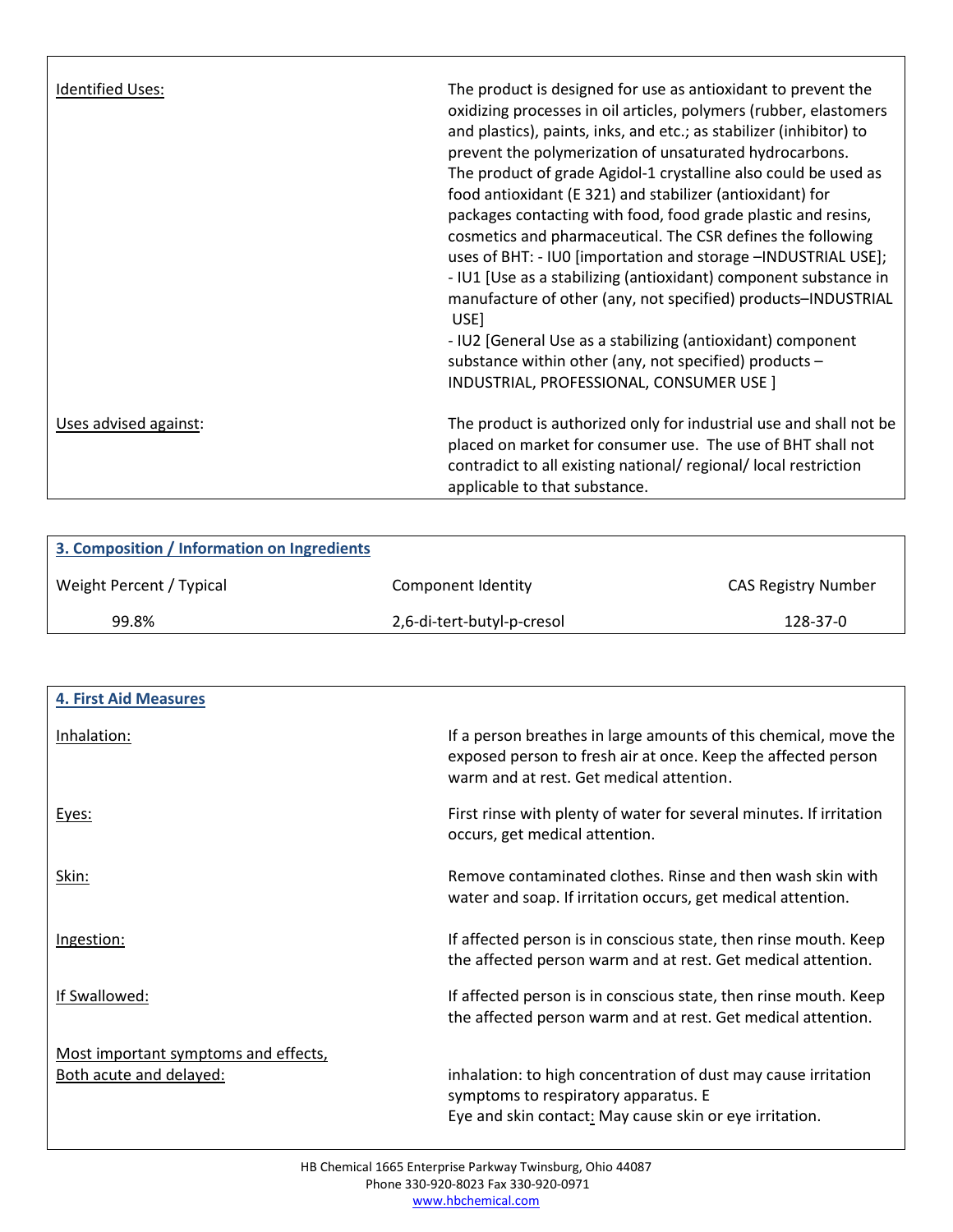Acute exposure: for special Medical treatment please refer to medical professionals.

| <b>5. Fire-Fighting Measures</b>                      |                                                                                                                                                                                                                                                                              |
|-------------------------------------------------------|------------------------------------------------------------------------------------------------------------------------------------------------------------------------------------------------------------------------------------------------------------------------------|
| Suitable Extinguishing Media:                         | Extinguish with Carbon dioxide and powdered fire extinguisher.<br>Water and foam extinguishing can be used only in case of<br>extreme necessity.                                                                                                                             |
| Special Fire Fighting Procedures:                     | The product is hazardous to aquatic environment. Avoid<br>unnecessary run-off of fire-prevention media and of<br>extinguishing media (water cooling, fighting a fire with water<br>and foam) which may lead transfer of BHT to sewage collector,<br>ground and surface water |
| Special hazard arising from the substance or mixture: | Fire and explosion hazards: The product burns with emission of<br>toxic gases of carbonic oxide                                                                                                                                                                              |
| Personal protection:                                  | Use corresponding protective clothes, individual means of eye<br>protection, self-contained breathing apparatus. For protection<br>of the breathing apparatus use segregate mask with forced air<br>supply.                                                                  |

| <b>6. Accidental Release Measures</b>          |                                                                                                                                                                                                                                                                                                                                                                                  |
|------------------------------------------------|----------------------------------------------------------------------------------------------------------------------------------------------------------------------------------------------------------------------------------------------------------------------------------------------------------------------------------------------------------------------------------|
| Steps to be taken in case material is spilled: | Avoid direct contact with eyes, skin, and inhalation of dust. Use<br>corresponding protective clothes, individual means of eye<br>protection, self-contained breathing apparatus. Eliminate<br>sources of ignition and sparks. If appropriate, provide<br>ventilation of premises. Sweep spilled substance into<br>containers; if appropriate, moisten first to prevent dusting. |
| Environmental Disposal Information:            | Do not let this chemical enter the environment, keep away<br>from drains, surface and ground water. BHT is classified as very<br>toxic to aquatic life with long lasting effects. Do NOT let this<br>chemical enter the environment.                                                                                                                                             |
| Waste Disposal:                                | Reclaim or dispose of in accordance with local, state, and<br>federal regulations.                                                                                                                                                                                                                                                                                               |

| 7. Handling and Storage:             |                                                                                                                                                                                        |
|--------------------------------------|----------------------------------------------------------------------------------------------------------------------------------------------------------------------------------------|
| Precautions to be taken in handling: | Any person who comes into contact with BHT needs to be<br>trained in proper handling and safety per applicable federal,<br>state and local laws and regulations. Employers must advise |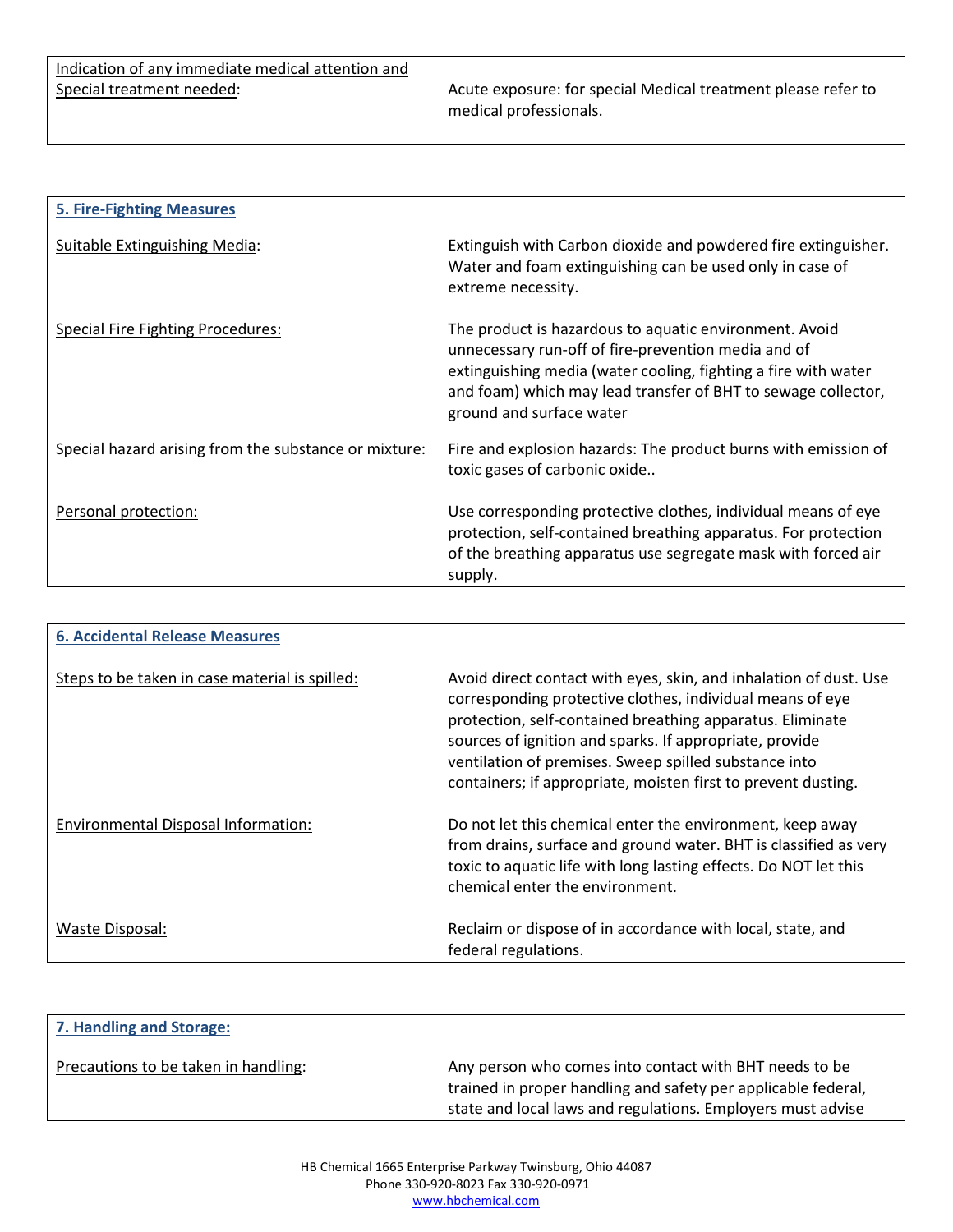|                                           | Employees of all areas and operations where exposure to BHT<br>might occur. Avoid dust generation. Avoid inhalation of dust,<br>ingestion, and contact with eyes and skin. Do not eat, drink, or<br>smoke during work. Wash hands before eating.                                                                                                                                                       |
|-------------------------------------------|--------------------------------------------------------------------------------------------------------------------------------------------------------------------------------------------------------------------------------------------------------------------------------------------------------------------------------------------------------------------------------------------------------|
| Storage:                                  | Store separated from food and feedstuffs in covered dry<br>storehouses at a distance of 1 meter from heating body at the<br>temperature from minus 300C to plus 40 0C protecting from<br>direct sunlight and humidity.<br>In case of use of Agidol-1 crystalline as food additive<br>(antioxidant) the storage conditions shall correspond to national<br>/ regional / local requirements of food law. |
| Substance, incompatible in joint storage: | Strong Oxidizer.                                                                                                                                                                                                                                                                                                                                                                                       |

Shelf life (guaranteed): Agidol-1 grade "A" – 1.5 year, grade "B" – 5 years since manufacture date. Shelf life (guaranteed): Agidol-1 crystalline: – 1.5 year since manufacture date.

Influence of the identified uses, specified in sub-paragraph 1.2. of the eSDS, to the human health: For more detailed Information on risks, RMM and control measures, please, refer to Section 8 and Annex I of the eSDS.

Influence of the identified uses, specified in sub-paragraph 1.2. of the eSDS, to the environment: BHT is classified as very toxic to aquatic life with long lasting effects. Do NOT let this chemical enter the environment. For more detailed information, please, refer to Sections 8, 12 and Annex I of the eSDS.

# Controls Parameters:

| Occupational Exposure Limit values:                   | No harmonized OEL values are established for BHT in the EU.<br>Below are provided International Occupational Exposure Limit values<br>(OEL) for BHT. |                                                                 |                |                                                                                                                                                                                                                                                                                                         |
|-------------------------------------------------------|------------------------------------------------------------------------------------------------------------------------------------------------------|-----------------------------------------------------------------|----------------|---------------------------------------------------------------------------------------------------------------------------------------------------------------------------------------------------------------------------------------------------------------------------------------------------------|
|                                                       | <b>Control</b><br>parameter                                                                                                                          | <b>Standard</b>                                                 | Data<br>source | <b>Notes</b>                                                                                                                                                                                                                                                                                            |
|                                                       | <b>TLV</b><br>(TWA.<br>8 hours)                                                                                                                      | $2$ mg/m <sup>3</sup><br>inhalable<br>particulate<br>and vapour | <b>ACGIH</b>   | No harmonized OEL values are established<br>for BHT in the EU. These values are not<br>legally binding and are referred here for<br>recommendation purpose only. All currently<br>adopted by the national/regional competent<br>authority levels on safe exposure to this<br>chemical shall apply.      |
| DNEL/DMEL from the CSR in accordance                  |                                                                                                                                                      |                                                                 |                |                                                                                                                                                                                                                                                                                                         |
| with Regulation (EC) No. 1907/2006:                   |                                                                                                                                                      | to this chemical shall apply).                                  |                | The following critical DN(M)ELs are proposed:<br>DMEL=2 mg/m3 (inhalable particulate and vapour) (Note: These<br>values are not legally binding and are referred here for<br>Recommendation purpose only. All currently adopted by the<br>national/regional competent authority levels on safe exposure |
| PNECs from the CSR in accordance with Regulation (EC) |                                                                                                                                                      |                                                                 |                |                                                                                                                                                                                                                                                                                                         |
| No. 1907/2006:                                        |                                                                                                                                                      | PNEC (water) = $0.004$ mg/L;                                    |                |                                                                                                                                                                                                                                                                                                         |
|                                                       |                                                                                                                                                      | PNEC (sediment) = $0.731$ mg/kg;                                |                |                                                                                                                                                                                                                                                                                                         |
|                                                       |                                                                                                                                                      | PNEC (soil) = $0.350$ mg/L.                                     |                |                                                                                                                                                                                                                                                                                                         |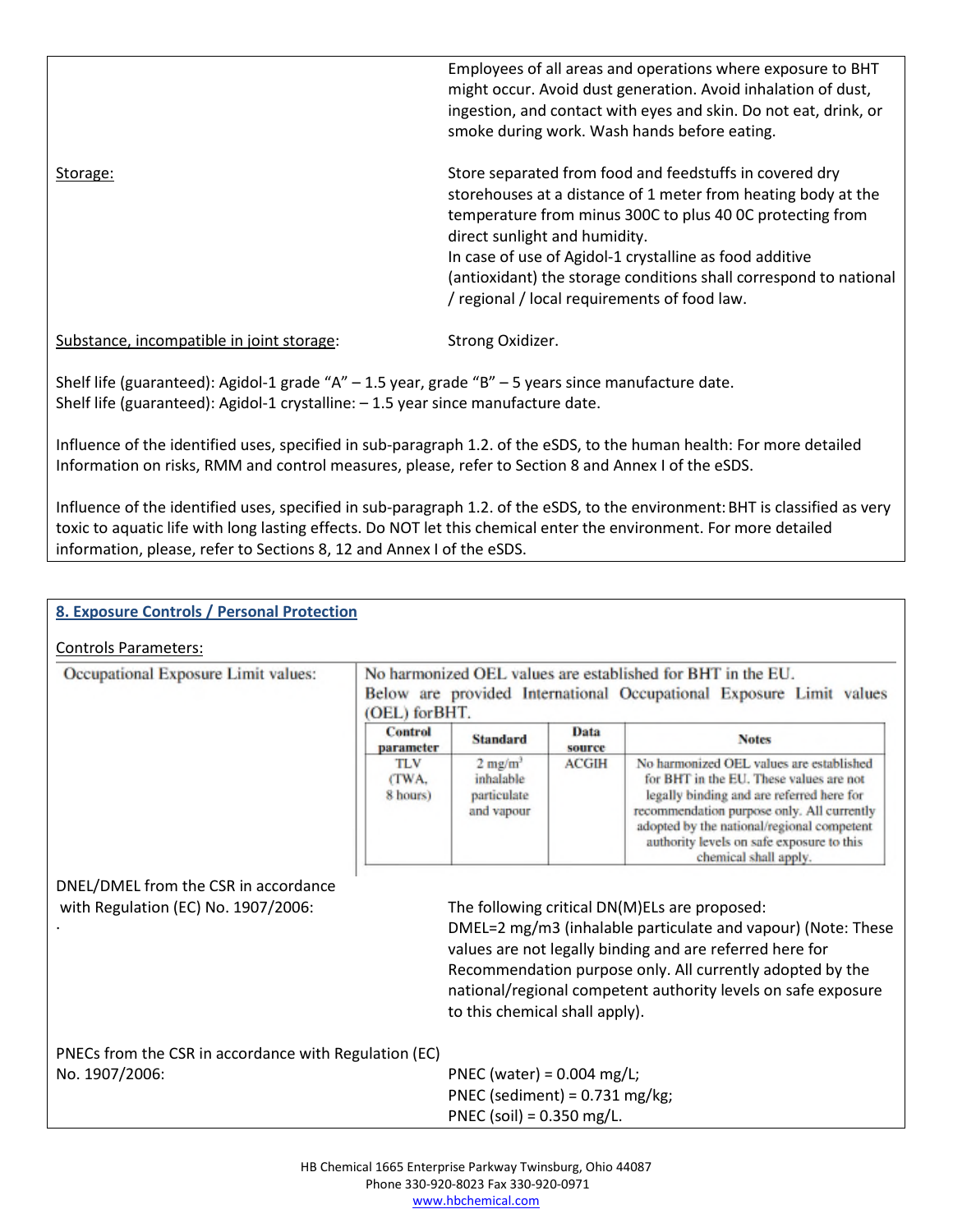(Note: These values are not legally binding and are referred here for recommendation purpose only. All currently adopted By the national/regional competent authority levels on safe exposure to this chemical shall apply).

#### **Exposure Controls.**

Engineering controls and good work practices: Engineering controls and good work practices should be sufficient to reduce exposures below the workplace standards for BHT established by the national regulations to the lowest level achievable. The premises designed for work with the product shall be equipped with supply and exhaust Ventilation corresponding to conditions of the Manufacturing occupations. At the places where dust formation is possible and emission of vapour could be necessary local exhaust ventilation. Periodic analytical control of air condition at workplaces, engineering control of used equipment condition shall be carried out according to federal / national / local legislation in force.

## **Individual protection measures, such as personal protective equipment.**

| Personal protective equipment:              | Respiratory protection should be used in accordance with<br>federal / national / local legislation requirements and used in<br>the proper way depending on the parameters of a work area<br>and possibility of direct contact with the product. |
|---------------------------------------------|-------------------------------------------------------------------------------------------------------------------------------------------------------------------------------------------------------------------------------------------------|
| <b>Respiratory Protection:</b>              | If there is a potential of vapour inhalation, dust of BHT it is<br>recommended to use respiratory protection. Determine<br>whether workers are physically able to perform the work and<br>are trained to use the equipment.                     |
| Skin protection:                            | During the work with the product use corresponding protective<br>cloth, closed shoes and gloves of tight dust-proof material.                                                                                                                   |
| <b>Eye and Face Protection:</b>             | If there is a potential that this chemical can come in contact<br>with eye or face, eye googles and face masks shall be used.                                                                                                                   |
| <b>Hazard communication:</b>                | The transmittal of hazard information to workers is to be<br>accomplished by such means as container labelling and other<br>forms of warning, material safety data sheets, and employee<br>training.                                            |
| <b>Housekeeping and Hygiene Facilities:</b> | The workplace should be kept clean, orderly, and in a sanitary<br>condition. Do not eat, drink, or smoke during work. Wash hands<br>before eating. Take shower upon completion of work.                                                         |
| <b>Environmental Exposure controls:</b>     |                                                                                                                                                                                                                                                 |
| <b>Emission sources:</b>                    | Emissions of substance to the atmosphere from ventilation<br>systems, drainage water.                                                                                                                                                           |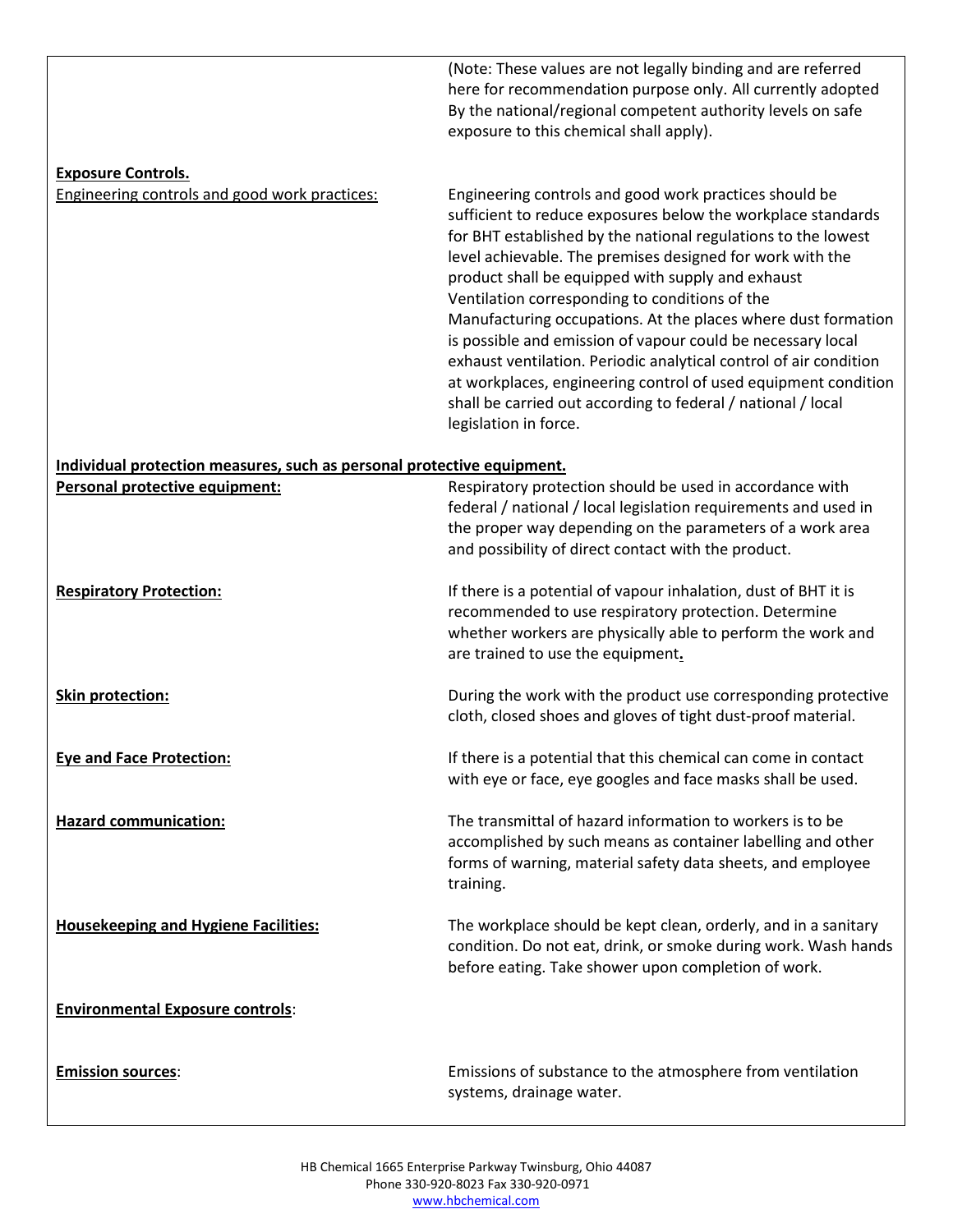**Summary of RMM relevant to environment**: Learn legislation requirements with regards to the emissions to the atmosphere, drainage waters. BHT content in air emissions and drainage waters shall not exceed the norms established by national / regional / local requirements.

#### **9. Physical and Chemical Properties**

| Appearance: Solid substance (in the forms of flakes, crystals)                                                   |
|------------------------------------------------------------------------------------------------------------------|
| Odour: Slight odour                                                                                              |
| Odour threshold: No data available                                                                               |
| pH:<br>Not applicable                                                                                            |
| Melting point/freezing point: 70oC                                                                               |
| Initial boiling point and boiling range:<br>265oC                                                                |
| Flash point:<br>114oC                                                                                            |
| Evaporation rate:<br>Not applicable                                                                              |
| Flammability: Not Flammable                                                                                      |
| Upper/lower flammability or explosive limits: No data available                                                  |
| 0.00177 mm Hg; 0.236 Pa (calculated at 25 °C)<br>Vapour pressure:                                                |
| Vapour density: No data available                                                                                |
| Relative density: 1.04 (relative density at 200C)                                                                |
| Average dense loaded density for flakes form 0,520 g/sm3                                                         |
| Average dense loaded density for crystalline form 0,654 g/sm3                                                    |
| Solubility in water:<br>$<$ 1 mg/l (at 25 °C)                                                                    |
| Solubility in other media: Dissolves in etanol, acetone, ecetic ether, methylene chloride, carbon tetrachloride, |
| benzol, benzene, fats.                                                                                           |
| Partition coefficient: n-octanol/water: log Kow/log Pow = 5 (caulculated)                                        |
| Auto-ignition temperature: 425°C                                                                                 |
| Decomposition temperature: No data available                                                                     |
| No data available<br>Viscosity:                                                                                  |
| Explosive properties: Not explosive, Contains no groups associated with explosive properties.                    |
| Oxidising properties: Not oxidizing                                                                              |
|                                                                                                                  |
| Other information                                                                                                |
|                                                                                                                  |
| Henry's law constant (HLC): 0.342 Pa-m3/ mole (estimated, at 25 °C)                                              |

#### **10. Stability and Reactivity**

# Reactivity

Possibility of hazardous reactions

Conditions to avoid

Chemical dangers: The substance decomposes on burning and on contact with oxidizing materials.

Stability conditions: Stable if stored and applied as directed.

Special precautions: Special precautions: Store separated from strong oxidants.

Conditions contributing to instability**:** Exposure to high temperatures, open flame, long term exposure To direct sunlight, contact with strong oxidizers**.**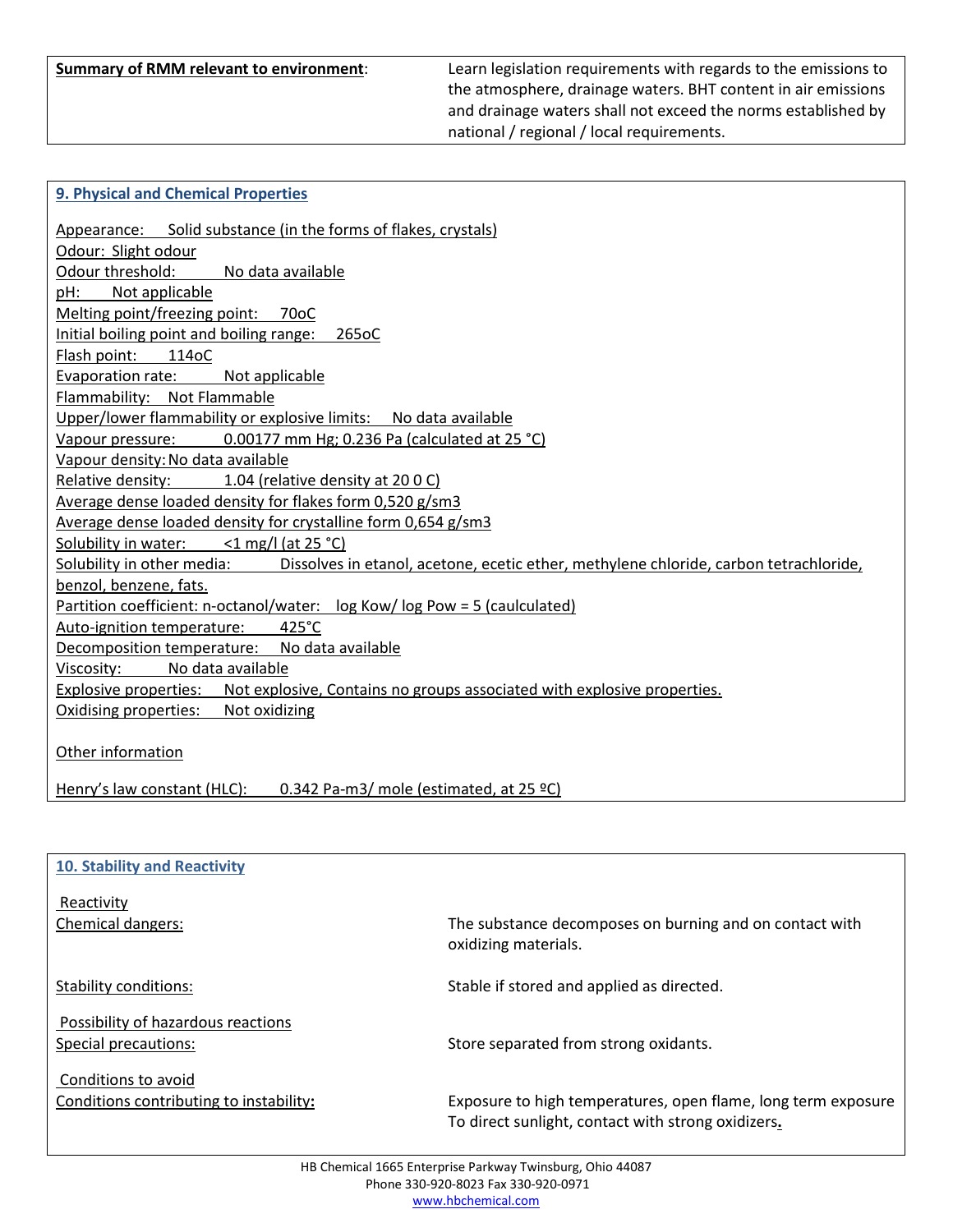Hazardous decomposition products: Exposure to high temperatures can lead to decomposition with Emission of toxic fumes, carbonic oxides.

| <b>11. Toxicological Information</b>                                                       |                                                                                                                                                                                                                                                                                                                                                                                                                                                                                                                                                                                                                                                                                                                                                                                                     |  |
|--------------------------------------------------------------------------------------------|-----------------------------------------------------------------------------------------------------------------------------------------------------------------------------------------------------------------------------------------------------------------------------------------------------------------------------------------------------------------------------------------------------------------------------------------------------------------------------------------------------------------------------------------------------------------------------------------------------------------------------------------------------------------------------------------------------------------------------------------------------------------------------------------------------|--|
| This material is not listed as a carcinogen or potential carcinogen by NTP, IARC, or OSHA. |                                                                                                                                                                                                                                                                                                                                                                                                                                                                                                                                                                                                                                                                                                                                                                                                     |  |
| <b>OSHA Permissible Exposure Limit:</b>                                                    | Not available.                                                                                                                                                                                                                                                                                                                                                                                                                                                                                                                                                                                                                                                                                                                                                                                      |  |
| <b>ACGIH Threshold Limit Value:</b>                                                        | 2 mg/m3, Inhalable particulate and vapor [TWA].                                                                                                                                                                                                                                                                                                                                                                                                                                                                                                                                                                                                                                                                                                                                                     |  |
| DMEL:                                                                                      | 2 mg/m3 (inhalable particulate and vapor).                                                                                                                                                                                                                                                                                                                                                                                                                                                                                                                                                                                                                                                                                                                                                          |  |
| NIOSH:                                                                                     | 10 mg/m3 TWA.                                                                                                                                                                                                                                                                                                                                                                                                                                                                                                                                                                                                                                                                                                                                                                                       |  |
| PNECs from the CSR in accordance with<br><b>REACH regulation:</b>                          | PNEC (water) = $0.004$ mg/L;<br>PNEC (sediment) = $0.731$ mg/kg;<br>PNEC (soil) = $0.350$ mg/L                                                                                                                                                                                                                                                                                                                                                                                                                                                                                                                                                                                                                                                                                                      |  |
| Information on toxicological effects:                                                      | The toxicokinetics of BHT have been comprehensively reviewed<br>and reported elsewhere (WHO, 1964, 1986, 1995; OECD, 2005).<br>The uptake, metabolism, distribution and elimination of BHT<br>were investigated in a number of in vivo and in vitro studies in<br>animals providing similar results. Experiments in animal test<br>systems demonstrated that BHT was readily absorbed via the<br>gastrointestinal tract and metabolised in test animals. Higher<br>concentrations of BHT were observed in the adipose tissue and<br>liver. However, no bioaccumulation was seen for BHT. BHT is<br>metabolized by cytochrome P450 (CYP) enzymes. The<br>metabolites observed include ester glucuronide and ether<br>glucuronide. BHT is excreted with urine (main elimination route)<br>and faeces. |  |
| Acute toxicity:                                                                            | LD50 (oral, rats)>2000 mg/kg (OECD, 2005).<br>LD50 (24-h oral, rats): > 6000 mg/kg bw (male/female) based<br>on: test mat (Heisler, E., 1989).<br>LD50(oral, rats): > 2000 mg/kg bw (male/female) based on: test<br>mat (Heisler, E., 1989).<br>LD50 (dermal, rats) >2000 mg/kg (OECD, 2005).<br>LD50 (dermal, rats) >2000 mg/kg (Price, J.B., 1987).                                                                                                                                                                                                                                                                                                                                                                                                                                               |  |
| Acute toxicity for human:                                                                  | No data available.<br>Given, that BHT is used in industry for a long time, the lack of<br>reports on serious adverse acute toxicity effects (e.g., death) of<br>BHT support the low acute toxicity of BHT.                                                                                                                                                                                                                                                                                                                                                                                                                                                                                                                                                                                          |  |

BHT are above the threshold for classification of BHT for acute toxicity (i.e.>2000 mg/kg b.w.)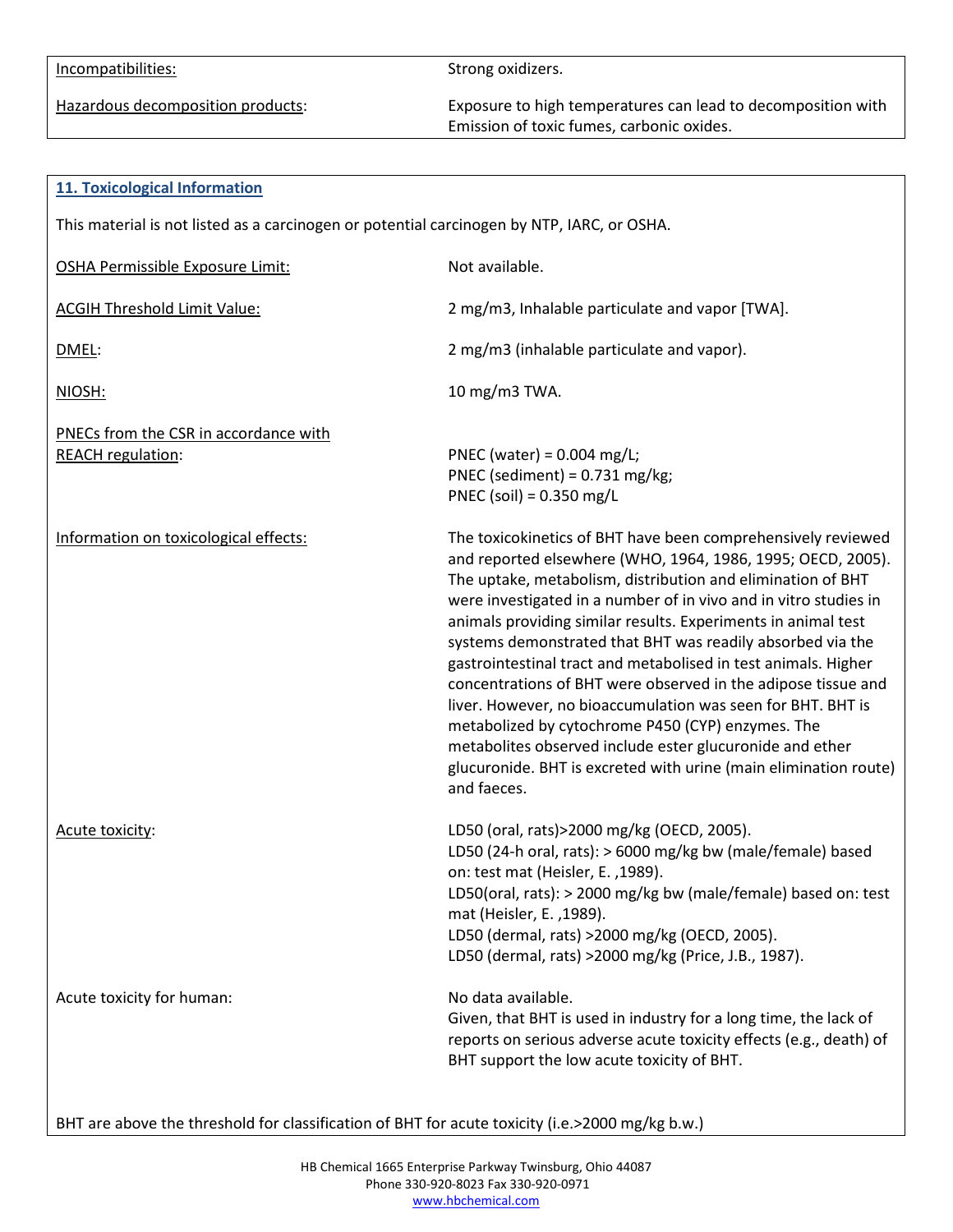| Skin corrosion/irritation:         | The irritating effects of BHT observed to the skin of rabbits were<br>Mild and reversible within 72 hours (OECD, 2005).<br>Exposure to BHT may cause skin redness (ICSC 0841).<br>On a study conducted on the target substance (OECD 404, GLP<br>compliant), target substance was determined as not irritating<br>and there was no skin reaction 4 hours after the substance was<br>applied to rabbit skin (Price, J.B., 1987).                                                                                                                                                                                                                                                                                                                                                                                                                                                                                                                                                                                                                                                                                                                                                                                                                                                                                                                                                                                                                                                                                                                                                                                                                                                                                                                                                                                                                                                                                                                        |
|------------------------------------|--------------------------------------------------------------------------------------------------------------------------------------------------------------------------------------------------------------------------------------------------------------------------------------------------------------------------------------------------------------------------------------------------------------------------------------------------------------------------------------------------------------------------------------------------------------------------------------------------------------------------------------------------------------------------------------------------------------------------------------------------------------------------------------------------------------------------------------------------------------------------------------------------------------------------------------------------------------------------------------------------------------------------------------------------------------------------------------------------------------------------------------------------------------------------------------------------------------------------------------------------------------------------------------------------------------------------------------------------------------------------------------------------------------------------------------------------------------------------------------------------------------------------------------------------------------------------------------------------------------------------------------------------------------------------------------------------------------------------------------------------------------------------------------------------------------------------------------------------------------------------------------------------------------------------------------------------------|
| Serious eye damage/irritation:     | The irritating effects of BHT observed to the eyes of rabbits<br>were mild and reversible within 72 hours (OECD, 2005).<br>Exposure to BHT may cause eye redness (ICSC 0841).<br>On a study conducted on the target substance (OECD 405, GLP<br>compliant), target substance was determined as not eye irritant.<br>The only observed effect was slight conjunctival redness in all<br>rabbits within 1 hour of dosing and it had cleared 24 hours after<br>the application oft he substance (Price, J.B., 1987).                                                                                                                                                                                                                                                                                                                                                                                                                                                                                                                                                                                                                                                                                                                                                                                                                                                                                                                                                                                                                                                                                                                                                                                                                                                                                                                                                                                                                                      |
| Respiratory irritation:            | Respiratory irritation to dust particles may occur on inhalation<br>of BHT.                                                                                                                                                                                                                                                                                                                                                                                                                                                                                                                                                                                                                                                                                                                                                                                                                                                                                                                                                                                                                                                                                                                                                                                                                                                                                                                                                                                                                                                                                                                                                                                                                                                                                                                                                                                                                                                                            |
| Respiratory or skin sensitization: | Skin sensitization: No signs of sensitization were<br>None of the test animals showed any positive response at either<br>24 or 48 hours after the removal of the challenge patches.<br>No sufficient evidentiary data for classification of BHT as<br>substance causing skin sensitization.<br>Discussion: In available data it is reported only of single<br>instances of human contact dermatitis cases at handling with<br>BHT. The OECD report (OECD SIDS, 2005) also suggests no skin<br>sensitization for the majority of the observed persons during a<br>range of screening tests on workers and patients. It was noted<br>that skin sensitization at contact with BHT occurred only in<br>single instances, but the existing data is not enough for<br>classification of BHT as substance causing skin sensitization.<br>Nevertheless, in single instances, sensitization reaction cannot<br>be fully excluded. So, taking into account the summarized data<br>provided above, BHT is likely to cause allergy in susceptible<br>individuals. Available data is not sufficient to classify BHT as<br>Category 1 Skin Sensitizer.<br>Respiratory sensitization: No sufficient evidentiary data for<br>classification of BHT as substance causing respiratory<br>sensitization.<br>Discussion: Currently, no recognized animal models for the<br>testing of respiratory hypersensitivity are available. Therefore,<br>evidence that a substance can induce specific respiratory<br>hypersensitivity will normally be based on human experience.<br>However, no hypersensitivity reactions associated with<br>exposure to BHT were reported in humans Cases of respiratory<br>sensitization reaction during long-term experience of industrial<br>manufacture are not observed. In available data also no reports<br>of human respiratory sensitization reaction at contact with BHT.<br>Therefore, evidence that a substance can induce specific |

 $\Gamma$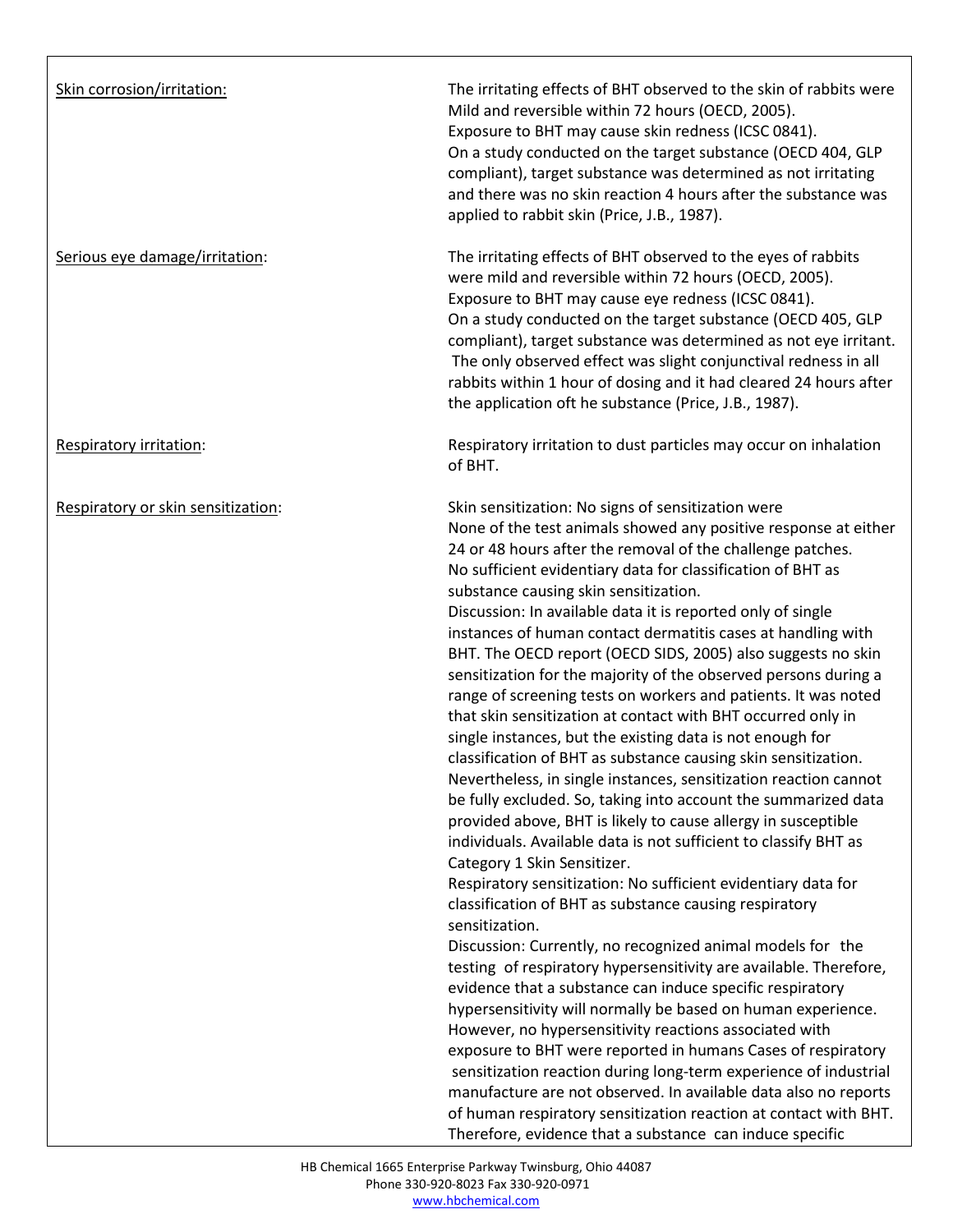|                                  | Respiratory hypersensitivity will normally be based on human<br>experience. However, no hypersensitivity reactions associated<br>with exposure to BHT were reported in humans.                                                                                                                                                                                                                                                                                                                                                            |
|----------------------------------|-------------------------------------------------------------------------------------------------------------------------------------------------------------------------------------------------------------------------------------------------------------------------------------------------------------------------------------------------------------------------------------------------------------------------------------------------------------------------------------------------------------------------------------------|
| Germ Cell mutagenicity:          | BHT is not considered as being genotoxic/ mutagenic<br>Discussion: BHT showed no potential to cause point mutations<br>in bacterial and mammalian test systems (WHO, 1986; OECD,<br>2005). Additionally, BHT was estimated for mutagenic<br>properties with the currently available QSAR/SAR model for this<br>endpoint (CAESAR QSAR model for Mutagenicity v.1.0.0.5) with<br>overall result: Non- Mutagen. There are no data on genotoxicity<br>of BHT in humans.                                                                       |
| Carcinogenicity:                 | BHT is not considered to be carcinogenic.<br>Discussion: The NTP 2-year study of carcinogenicity of BHT in<br>rats and mice observed no treatment-related neoplastic lesions<br>The study authors concluded that BHT was not carcinogenic for<br>F344 rats or B6C3F1 mice under applied test conditions (NTP,<br>1979). The International Agency on Research of Cancer (IARC)<br>provides the following evaluation of carcinogenicity of BHT<br>(IARC, 1986, 1987): Overall evaluation BHT: is not classified as<br>carcinogen (Group 3). |
| Reproductive toxicity:           | In general, there is no clear evidence for a direct effect of BHT<br>on fertility/ fetal development, in the absence of systemic<br>toxicity.                                                                                                                                                                                                                                                                                                                                                                                             |
| STOT-single & repeated exposure: | BHT was reported to affect liver as a target organ in animal<br>repeated dose toxicity studies (WHO, 1995). BHT has been<br>shown to induce hepatocellular necrosis and proliferation in<br>male Wistar rats at doses which exceeded the maximum<br>tolerated dose (sublethal oral doses of 1000 -1250 mg/kg<br>bw/day).                                                                                                                                                                                                                  |

The Joint FAO/WHO Expert Committee on Food Additives considers enzyme induction as the most sensitive index of toxicity effects of BHT on liver (WHO, 1995). This evaluation report also conclude that a well-defined threshold was demonstrated at a dose of 100 mg/kg bw/day in a long-term study with a NOEL of 25 mg/kg bw/day.

# **12. Ecological Information**

BHT is classified as very toxic to aquatic life with long lasting effects. To reduce the risks connected with release of BHT to the environment the measures of Good Manufacturing Practice, engineering control of production equipment condition, corresponding organization of handling operations, transportation, storage shall be adopted. If the substance is present in emissions to air and sewage waters the limits of its concentration shall not exceed the limits established by federal / state and local legislation.

Aquatic environment: BHT is not considered to degrade fast in the environment. The BCF/BAF values estimated for BHT are above the cut-off values for bioaccumulation (<500 L/kg wet-w) suggesting that BHT may have some potential for bioaccumulation in aquatic life.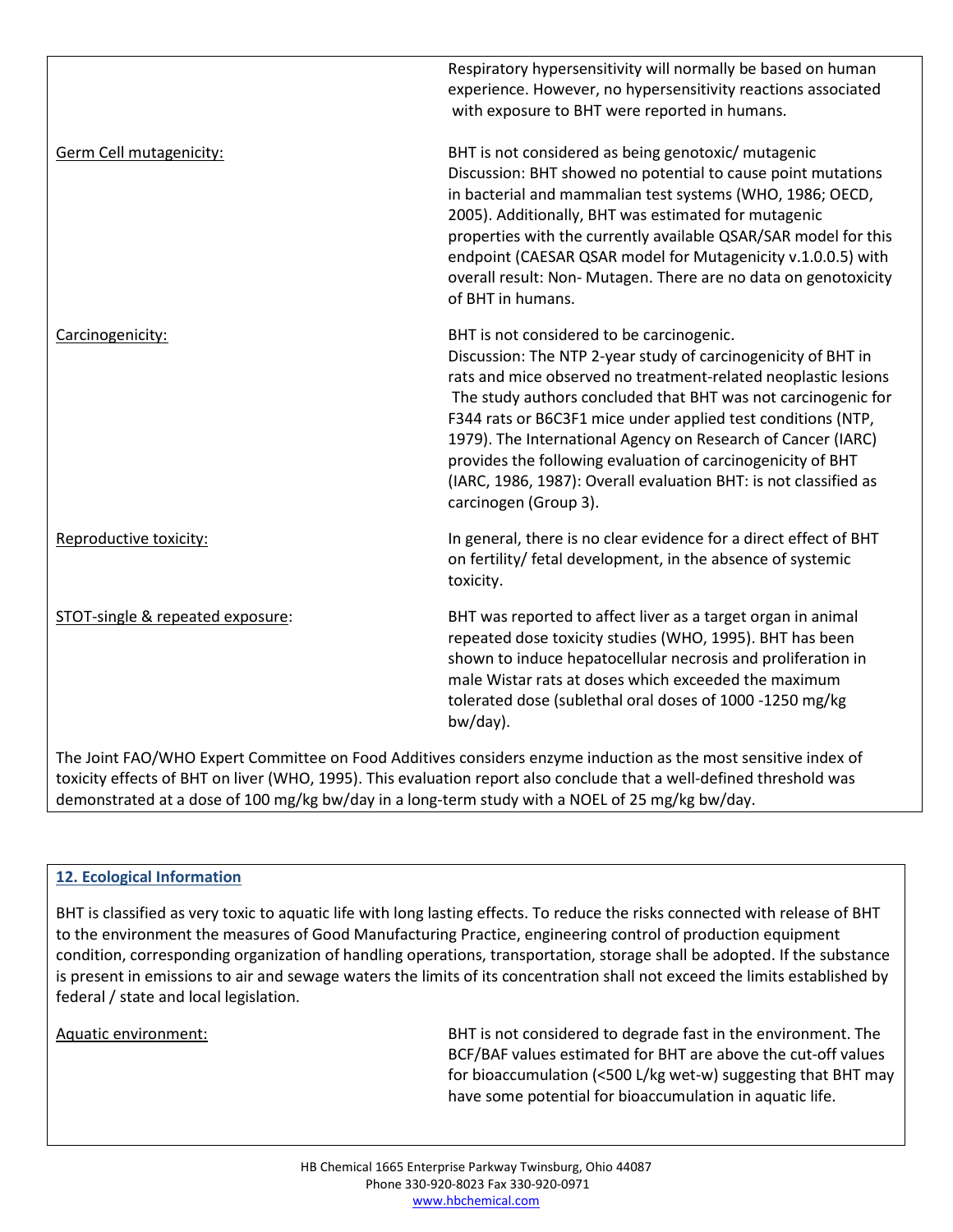## Acute toxicity L(E)C50

| $0.464 \text{ mg/L}$ | fish, estimated (ECOSAR v.1.00)          |
|----------------------|------------------------------------------|
| $0.386$ mg/L         | invertebrates, estimated (ECOSAR v.1.00) |
| $0.84$ mg/L          | invertebrates, estimated                 |
| $0.577$ mg/L         | green algae, estimated (ECOSAR v.1.00)   |

In addition, a short-term Daphnia magna toxicity test using the test substance was conducted fulfilling guideline requirements of OECD 202 and complying with

GLP (Priestly, S.L., 2010).

EC50 (48-Hour) = 0.61 mg/L test mat. (nominal) based on: mobility (95 % CI: 0.51-0.82 mg/L). NOEC (48-hour) = 0.23 mg/L test mat. (nominal) based on: mobility.

Chronic toxicity NOEC:

| $0.053$ mg/L | fish, measured                           |
|--------------|------------------------------------------|
| $0.041$ mg/L | fish, estimated (ECOSAR v.1.00)          |
| $0.061$ mg/L | invertebrates, estimated (ECOSAR v.1.00) |
| $0.363$ mg/L | green algae, estimated (ECOSAR v.1.00)   |

The BCF/BAF values estimated for BHT are above the cut-off values for bioaccumulation (500 L/kg wet-w). Based on the data provided above and taking into account the results of measurements / estimations of toxicity of BHT (LC50/EC50 <1 mg/l, NOEC <1 mg/l) the product is classified for aquatic environment as follows: Hazardous to aquatic life: Chronic Category 1

| <b>Terrestrial Environment:</b>                    | There are no data on toxicity of BHT to terrestrial (soil)<br>organisms. The value for soil organic carbon-water partition<br>coefficient calculated using KOCWIN v. 2.0 (log Koc = 3.91 -4.17)<br>suggests that BHT has some potential to adsorb onto soil and<br>sediment. In the absence of ecotoxicity data for soil organisms,<br>the PNEC soil is calculated using the equilibrium partitioning<br>method (EPM) as follows (in accordance with ECHA Guidance on<br>Information Requirements, Part B):<br>PNEC soil = (0.174 + 0.0104 x Koc) x PNEC water.<br>PNEC soil= 0.350 mg/kg.<br>Note: in calculations of PNEC were followed precautionary<br>approach and used the lowest estimated Koc = 8183 l/kg. |
|----------------------------------------------------|--------------------------------------------------------------------------------------------------------------------------------------------------------------------------------------------------------------------------------------------------------------------------------------------------------------------------------------------------------------------------------------------------------------------------------------------------------------------------------------------------------------------------------------------------------------------------------------------------------------------------------------------------------------------------------------------------------------------|
| Persistence and degradability<br><b>Hydrolysis</b> | PNECwater = $0.004$ mg/l.<br>BHT is a solid substance which is poorly soluble in water.<br>(solubility is less than 1 mg/l at 25°C). It contains functional<br>groups with weak potential for dissociation. Based on the<br>dissociation constant data and assuming poor solubility of BHT,<br>this substance is not likely to dissociate significantly in water<br>under normal environmental conditions.                                                                                                                                                                                                                                                                                                         |
| Biodegradation:                                    | Estimation of biodegradation and half-lives for volatization from<br>rivers and lakes, based upon a range of QSAR models shows<br>that BHT will not fast degrade in environment. Overall, its<br>degradation in environment will be determined by biotic and                                                                                                                                                                                                                                                                                                                                                                                                                                                       |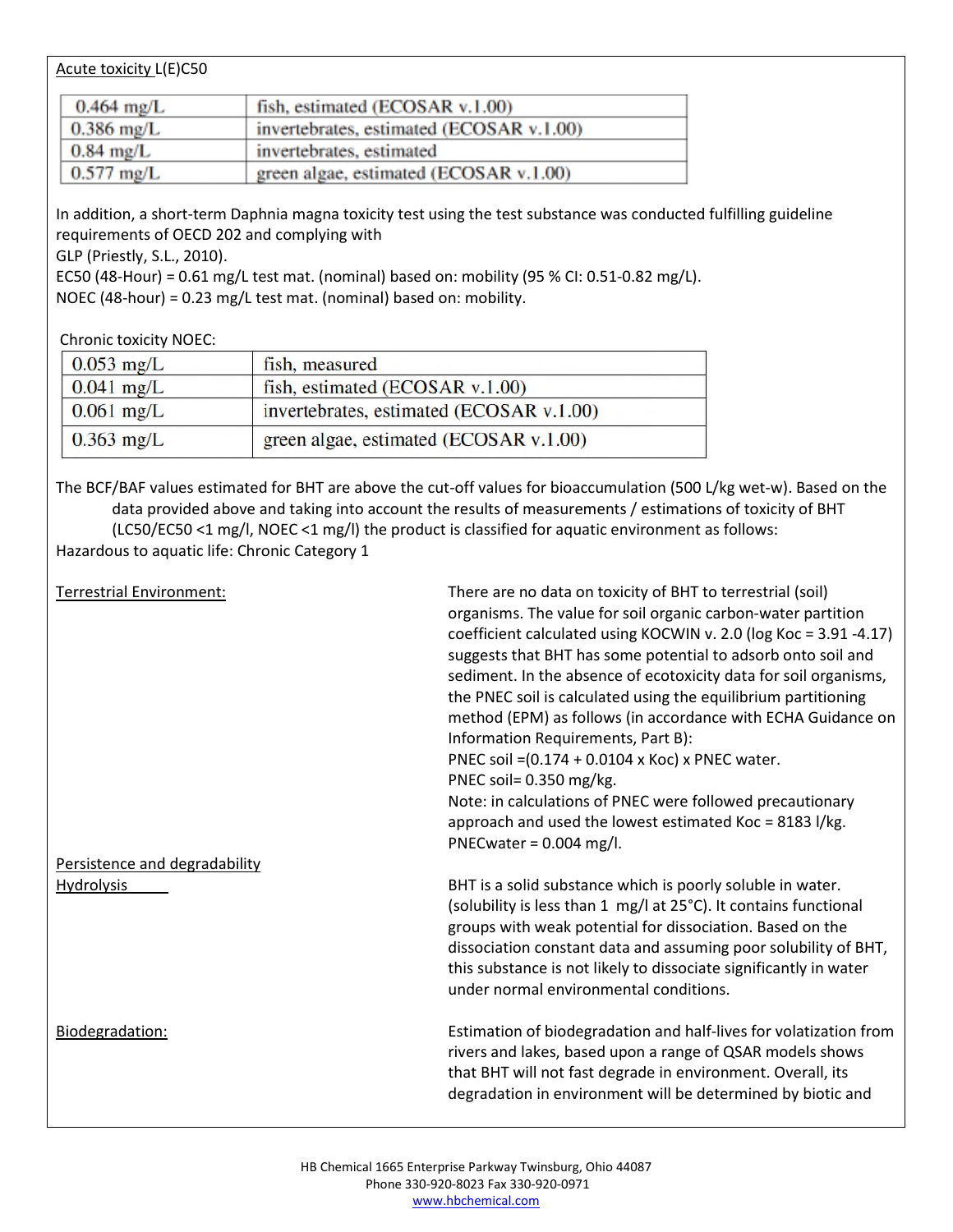|                                  | abiotic transformation. The QSAR models predict timeframe<br>within weeks for primary biodegradation of BHT and weeks-<br>months for its ultimate degradation. The results of estimations<br>are provided below.<br>BHT biodegradation half-life (BIOWIN v 4.10 estimation):<br>water 900 hours (37.5 days);<br>sediment 8100 hours (337.5 days).<br>BHT volatilization half-life (EPI Suite, v 4.00):<br>rivers 10,78 days;<br>lakes 122,8 days                                                                                                                                                                                                                                                                                                                                                                                                                                                                                                                                                                                                                                                                                                                 |
|----------------------------------|------------------------------------------------------------------------------------------------------------------------------------------------------------------------------------------------------------------------------------------------------------------------------------------------------------------------------------------------------------------------------------------------------------------------------------------------------------------------------------------------------------------------------------------------------------------------------------------------------------------------------------------------------------------------------------------------------------------------------------------------------------------------------------------------------------------------------------------------------------------------------------------------------------------------------------------------------------------------------------------------------------------------------------------------------------------------------------------------------------------------------------------------------------------|
| Photo transformation/photolysis: | Photo oxidation of BHT (rate constant estimation for<br>atmosphere gas phase reaction with hydroxyl radical, half life)<br>carried out with QSAR model (AOPWIN v 1.92; EPI Suite v 4.00)<br>is provided below.<br>Overall OH Rate Constant: =18.2887 x 10-12 cm3/molecule-sec.<br>Half Life = 7.018 hours / 0.585 days.<br>Note: estimation is based on average atmospheric abundance of<br>photo-chemically produced hydroxyl radicals (1.5x106 OH/sm3),<br>at 12 hours day and temperature 25°C.                                                                                                                                                                                                                                                                                                                                                                                                                                                                                                                                                                                                                                                               |
| <b>Aquatic bioaccumulation:</b>  | There are no experimental data on bioaccumulation of BHT by<br>aquatic organisms. The bioconcentration factors and<br>bioaccumulation for fishes estimation results carried out with<br>BCFBAF software (v 3.00), and biotransformation rate<br>estimation are provided below.<br>Log BCF = $2.81$ ; BCF = $646$ L/kg wet-wt.<br>Note: estimation based on regression.<br>Log BCF = 2.90 / 3.01 / 3.04; BCF =798 / 1029 / 1100 L/kg wet-<br>wt.<br>Note: estimation based on Arnot-Gobas method BCF & BAF for<br>upper / lower trophic levels, correspondingly.<br>Log BAF = 2.91 / 3.08 / 3.22; BAF =820 / 1206 / 1669 L/kg wet-<br>wt.<br>Note: estimation based on Arnot-Gobas method BCF & BAF for<br>upper / lower trophic levels, correspondingly.<br>Biotransformation half-life = 1.15 days<br>Note: normalized to 10 g. fishes.<br>The results of BCF/BAF estimation for fishes are higher of cut-off<br>value for bioaccumulation (500 l/kg wet-w). For the purposes of<br>classification in accordance to CLP/GHS criteria it is suggested<br>that BHT is able to bioconcentration and has some potential to<br>bioaccumulation in aquatic organisms. |
| Terrestrial bioaccumulation:     | There is no experimental data on terrestrial bioaccumulation of<br>BHT. Taking into account that BHT is not considered to degrade<br>fast in the environment and considering the estimation results<br>of such values as partition coefficient: n-octanol/water (Log Kow<br>= 5.03) and BCF/BAF for aquatic organisms (fishes), BHT is likely                                                                                                                                                                                                                                                                                                                                                                                                                                                                                                                                                                                                                                                                                                                                                                                                                    |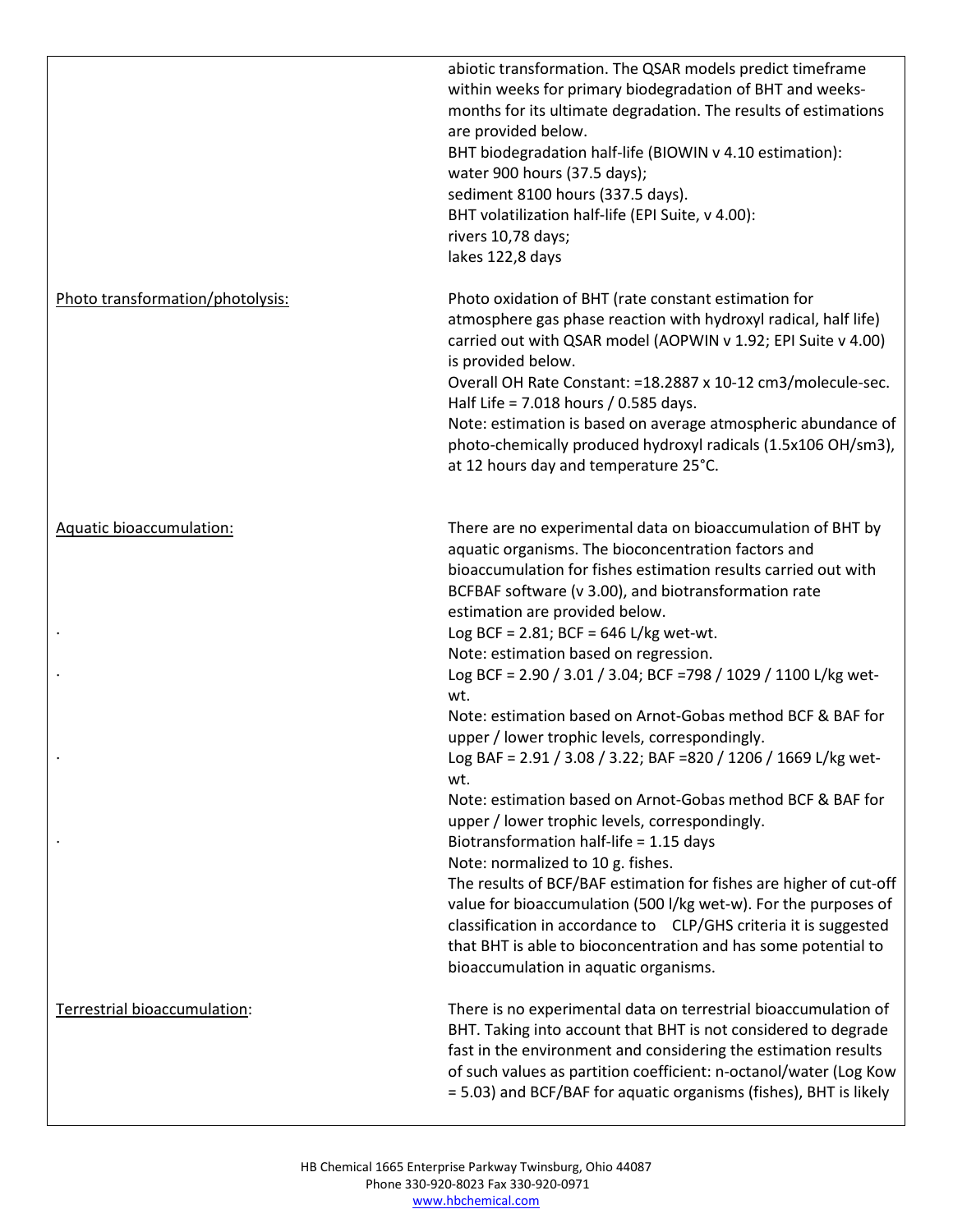to have some potential to bio concentration and bio magnification. Nevertheless, taking into account that BHT almost insoluble in water and the substance toxic kinetics researches, the bioaccumulation of BHT by terrestrials are not likely.

Mobility in Soil: BHT is solid, nonvolatile, and insoluble in water (solubility less than 1 mg/l at 25°C) substance with low vapour pressure. The value value for soil organic carbon-water partition coefficient logKoc = 3.91 -4.17 (KOCWIN v 2.0 estimation), suggests that BHT has some potential to adsorb onto soil and sediment and, therefore, it is not likely to contaminate groundwater.

> Moreover, QSAR BHT evaporation half-life from water estimation suggest low BHT mobility level in water, as the result of absorption by sediment.

BHT river half-life = 10.78 days, lakes = 122.8 days (EPI Suite, v 4.00 estimation).

BHT distribution estimation data for different emission scenario during emission to environment also confirm inclination of BHT to absorption in ground and sediment. The results of modeling are provided below.

| Emission scenario                 | BHT distribution, % |        |        |          |
|-----------------------------------|---------------------|--------|--------|----------|
|                                   | air                 | water  | ground | sediment |
| Emission to air, water,<br>ground | 0.463               | 14.7   | 72.3   | 12.5     |
| Emission to ground                | 0.000315            | 0.0426 | 99.9   | 0.0362   |
| Emission to air and<br>ground     | 0.622               | 0.228  | 99     | 0.194    |
| Emission to water and<br>ground   | 0.00832             | 14.8   | 72.6   | 12.6     |

Note: EPI Suite, v 4.00 estimation. Model «Level III fugacity»

Persistence Assessment: BHT meets the Persistence criteria for PBT and vPvB substances. The results of BHT biodegradation in water, sediment and ground estimation are provided below.

|          | half-life               | note                           |
|----------|-------------------------|--------------------------------|
| Water    | 37.5 days (900 hours)   | BIOWIN v 4.10 estimation       |
| Sediment | 337.5 days (8100 hours) | BIOWIN v 4.10 estimation       |
| Soil     | 75 days (1800 hours)    | EPI Suite software, estimation |

Bioaccumulation Assessment: BHT does not meet Bioaccumulation criteria for PBT substance and does not meet Bioaccumulation criteria for vPvB substance. BCF estimation results are below of the classification criteria. BCF=646-1100 L/kl wet-wt.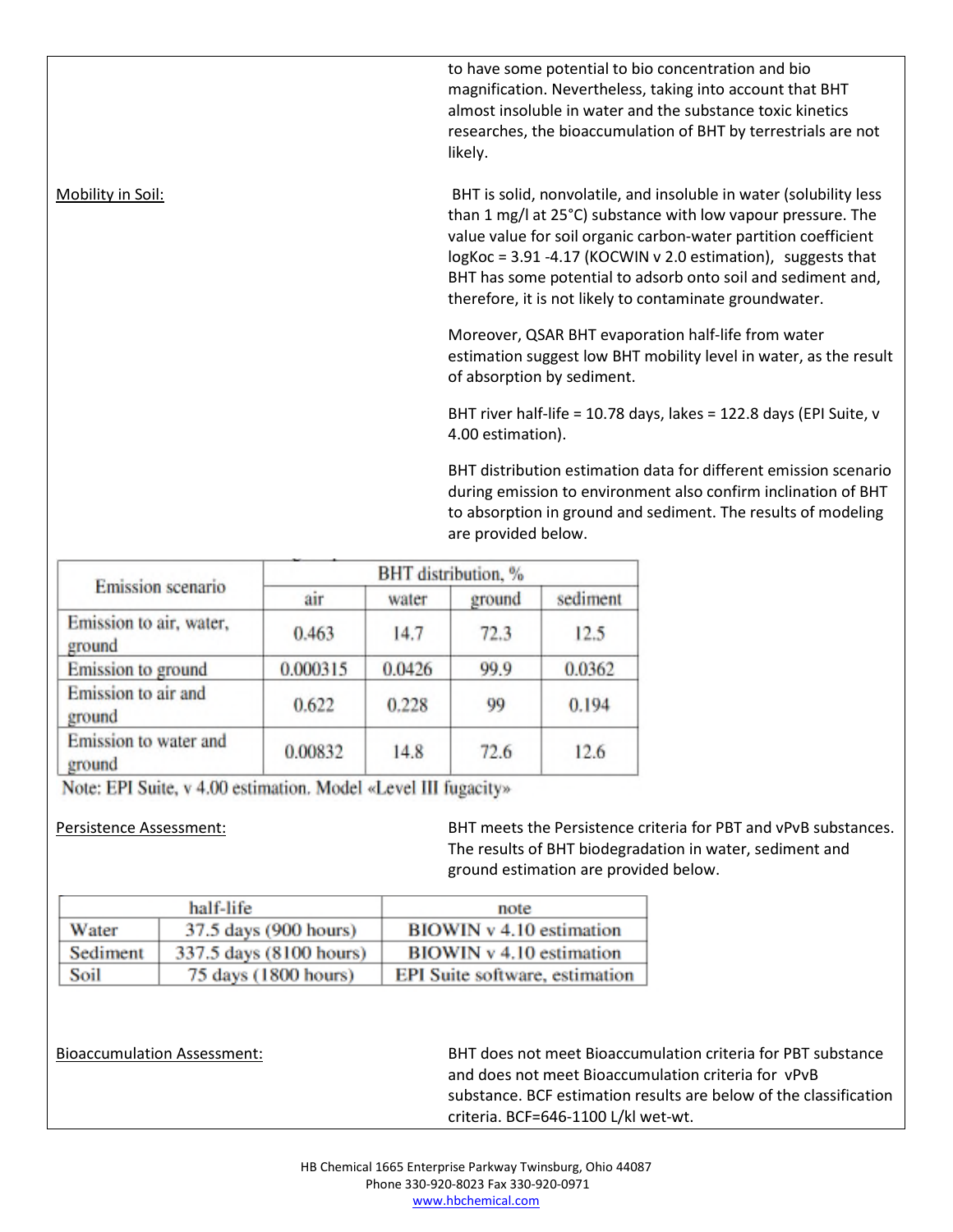Toxicity Assessment: BHT does not meet toxicity criteria for PBT and vPvB substance. Minimal values of measured and estimated NOEC for hydrobiont are higher than classification cut-off value 0,01 mg/l.

> The results of estimation and measurements are provided below

| $0.053$ mg/l                               | Fish, measured                   |                                                                                                                                                                 |
|--------------------------------------------|----------------------------------|-----------------------------------------------------------------------------------------------------------------------------------------------------------------|
| $0.041$ mg/l                               | Fish, estimation (ECOSAR v.1.00) |                                                                                                                                                                 |
| Conclusions on PBT or vPvB Properties:     |                                  | BHT meets the Persistence criteria for PBT and vPvB substances,                                                                                                 |
|                                            |                                  | but doesn't meet the criteria for classification as<br>bioaccumulative and toxic PBT and vPvB substance. So, BHT is<br>not PBT or vPvB substance.               |
| Other adverse effects secondary poisoning: |                                  | BHT is of low acute and chronic toxicity. It does not<br>bioaccumulate in mammals and, therefore, secondary poisoning<br>to BHT via food chain is of no concern |

| <b>13. Disposal Considerations</b> |                                                                                                                                                                                                                                                                                                                                                                                                                                                                                                                                                                                                                                                         |
|------------------------------------|---------------------------------------------------------------------------------------------------------------------------------------------------------------------------------------------------------------------------------------------------------------------------------------------------------------------------------------------------------------------------------------------------------------------------------------------------------------------------------------------------------------------------------------------------------------------------------------------------------------------------------------------------------|
| Disposal:                          | The product is hazardous waste. The transportation, storage,<br>treatment, and disposal of this waste material must be<br>conducted in compliance with local regulations for hazardous<br>wastes. The utilization of the product shall be carried out in<br>special designated locations in compliance with national<br>/regional / local regulations for hazardous wastes<br>DO NOT dispose to the places designated for refuse collection.<br>DO NOT dispose to sewerage.<br>The recommended utilization methods: recycling, burning.<br>Refer to national and local legislation with regards to additional<br>Requirements on utilization conditions |
| Disposal of containers:            | Refer your local/national/regional requirements on disposal.                                                                                                                                                                                                                                                                                                                                                                                                                                                                                                                                                                                            |

| <b>14. Transport Information</b>     |                                                                                                                                                                                                     |
|--------------------------------------|-----------------------------------------------------------------------------------------------------------------------------------------------------------------------------------------------------|
| UN number:                           | 3077                                                                                                                                                                                                |
| UN Proper Shipping Name:             | ENVIRONMENTALLY HAZARDOUS SUBSTANCE, SOLID, N.O.S.<br>2,6-di-tert-butyl-p-cresol                                                                                                                    |
| Transport hazard class(es) UN Class: | 9                                                                                                                                                                                                   |
| <b>UN Packing Group:</b>             | Ш                                                                                                                                                                                                   |
| <b>Environmental Hazards:</b>        | Self-classification (in accordance with GHS/CLP classification<br>criteria): Hazards to the aquatic environment: Chronic Category<br>1. H410: Very toxic to aquatic life with long lasting effects. |